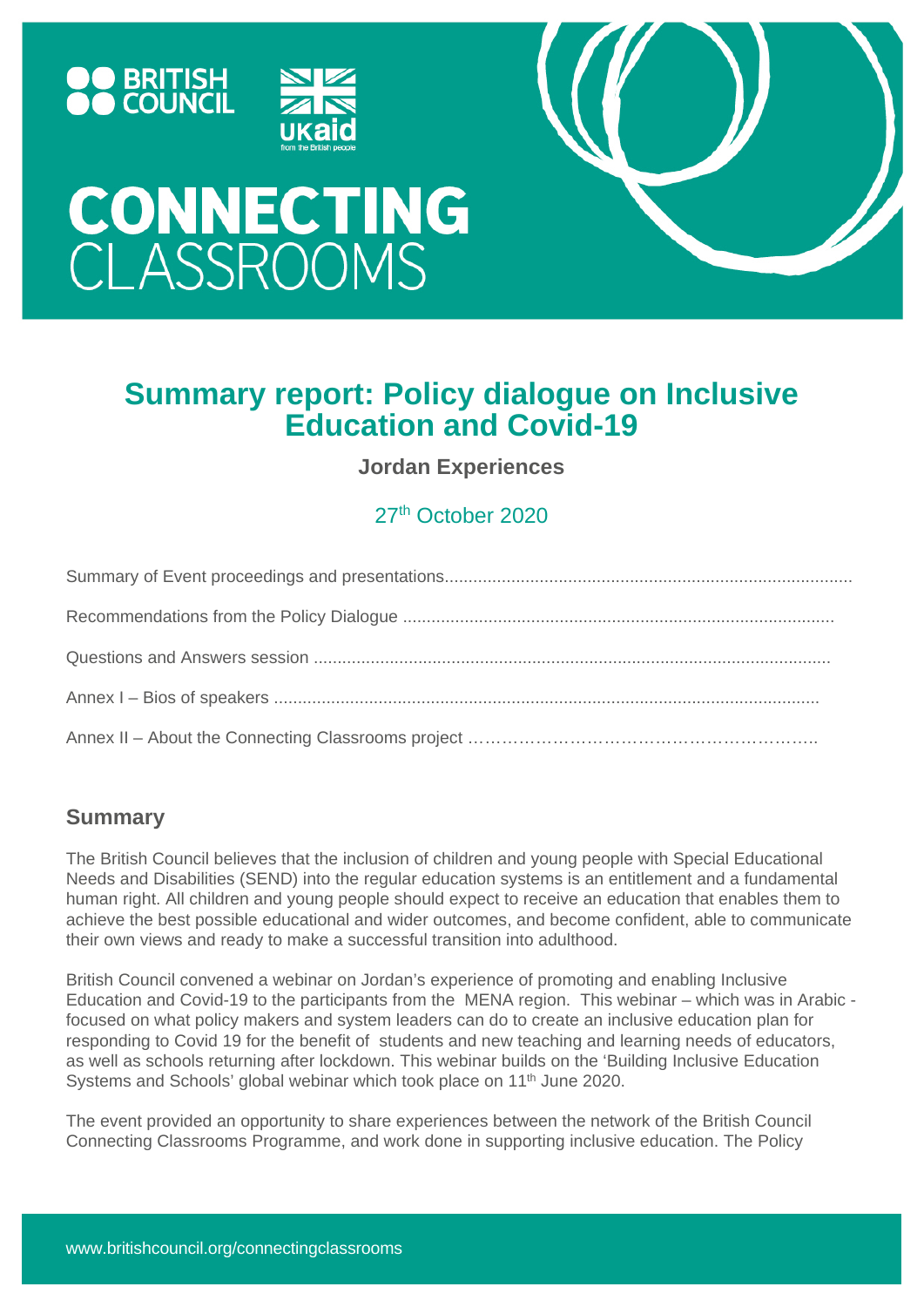Dialogue also intended to raise awareness the work and efforts of the British Council in supporting local governments and donors, local communities and NGOs in the development of education systems globally, regionally and locally and respond to "education for all".

The event was attended by 33 policy makers from six MENA countries: Lebanon, Iraq, Palestinian Occupied Territories, Jordan, Morocco and Tunisia.

In this webinar, which was hosted by Jordan, the speakers were:

- Dr. Sami Al Mahasis / Director of the Department of Education, Ministry of Education (MoE).
- Ms Ghadeer Al Haris / Secretary-General Assistant for Technical Affairs and Media Spokesperson at the Higher Council for the Rights of Persons with Disabilities (HCD).
- Ms Alia Zureikat Adviser to the President of the Higher Council for the Rights of Persons with Disabilities (HCD).
- Dr Kawther Marashdeh/ Director of the Educational Development Center at UNRWA for the Jordan Field.

Speakers highlighted mechanisms and techniques to create an inclusive plan for schools to meet the needs of pupils with Special Educational Needs and Disabilities (SEND). They shared the challenges faced by SEND children as a result of lockdown and solutions that their organizations have put in place. They also presented the communication plans between the schools and parents, adapting curricula, online distance learning and catch up programmes in sign language taking into consideration visual and hearing impairments and by providing psychosocial services.

Dr. Sami Al Mahasis shared Jordan's experience in inclusive education facing Covid-19 lockdown, showcased the current situation in schools, numbers and percentage of SEND students where 11.2% of people have disabilities in Jordan according to the 2015 population census. As 79% of students with disabilities of school age do not receive any form of education, there comes the importance to focus on "Education for All" inclusive learning in Jordan to help provide all school-age children with educational opportunities in Ministry of Education schools of all categories. The number of integrated students with different disabilities reached 21,0000 male and female students included in the school education in 2020/21 school year.

Dr. Sami highlighted the collaboration with HCD and international NGOs in implementing the 10-Year Strategy for Inclusive Education (2020-2030), the challenges faced and the Ministry's interventions and support to overcome those challenges by activating distance education and filming the curriculum lessons that the Ministry of Education developed for students with SEND including sign language and audio. The lessons were uploaded to the website of the Higher Council for the Rights of Persons with Disabilities, [www.hcd.gov.jo.](http://www.hcd.gov.jo/)

The grades required for passing, completing or failing the subjects for the second semester of 2019/2020 were revised and amended. Moreover, excluding students with disabilities from some of the passing requirements to facilitate their education.

The education support for students with SEND disbursed an amount of (450) thousand dinars for those enrolled in special education centers and private schools, and (429) male and female students benefited from the education support, whereby each male and female student was disbursed (1000) dinars and lastly, the pilot exam that students with disabilities submitted in the high school examination was supervised by the Education Administration / Directorate of Disabled Students' Programs.

Ms Ghadeer Al Haris and Ms Alia Zureikat introduced HCD's scope of work and Inclusive Education methodology. Shared the Law on the Rights of Persons with Disabilities No. 20 for the Year 2017. As it was the first law against discrimination based on disability, it includes a new definition of people with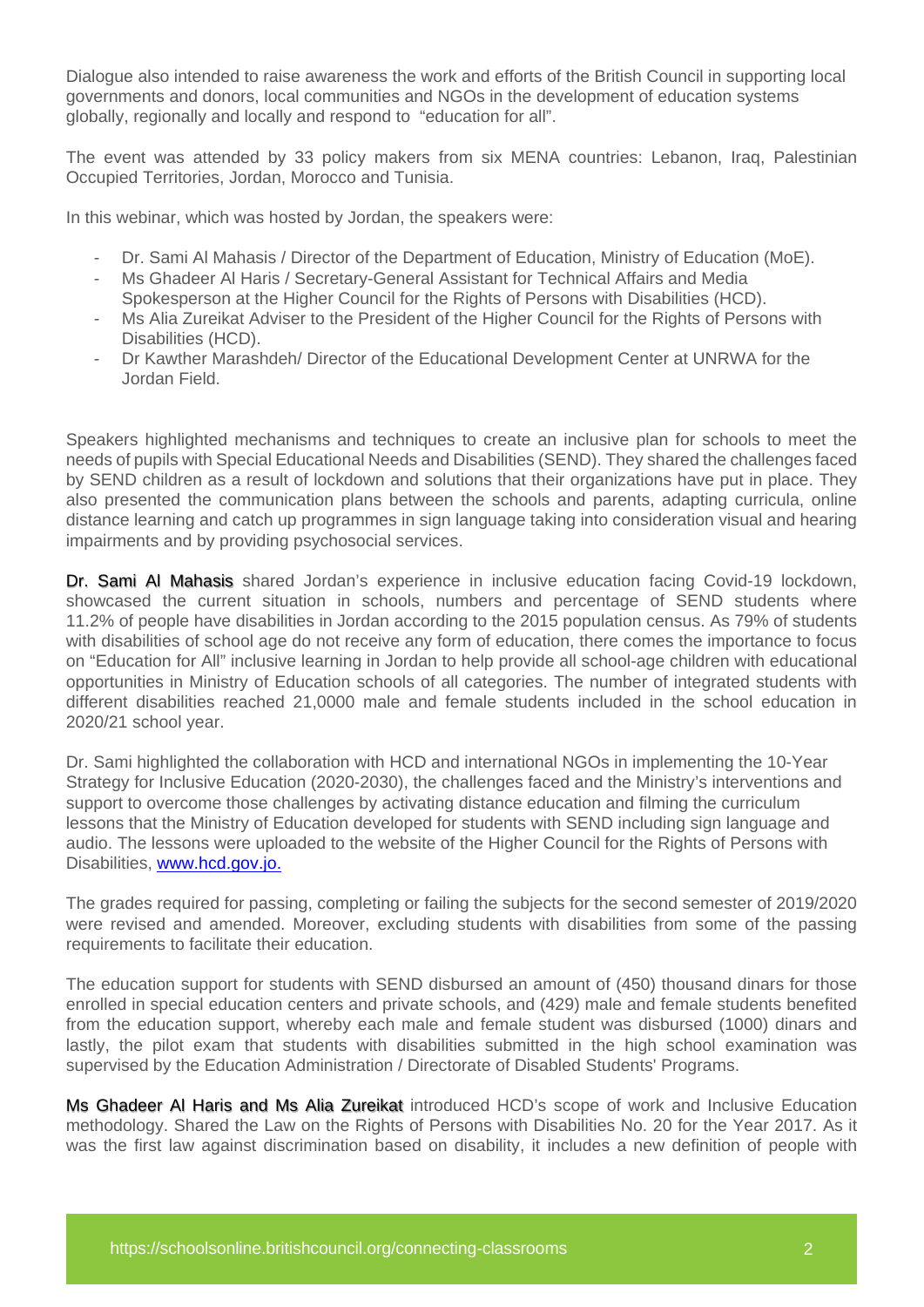disabilities and gives the relevant government agencies clear responsibilities entrusted with clear periods of time.

They shared the challenges faced by SEND students with different disabilities and the interventions to resolve those challenges through E-learning programmes by producing 2300 filmed videos by initiating "Basera" Initiative and "Isteklale" Application for students with visual impairment. They also provide counseling and support services to families with intellectual disability students [\(https://www.habaybna.net/\)](https://www.habaybna.net/). In addition, they created a YouTube channel that includes 200 movies dedicated to children with intellectual disabilities and autistic disorder. Lastly, they shared HCD's plan for the upcoming 3 years as part of the implementation of the 10 Year Strategy for Inclusive Education (2020- 2030) for Jordan.

#### **[www.facebook.com/HCDJordan](http://www.facebook.com/HCDJordan) [www.twitter.com/HCDJordan](http://www.twitter.com/HCDJordan) Youtube @HCDJordan**

Dr Kawther Marashdeh introduced UNRWA's Inclusion policy and highlighted UNRWA's strategic opportunities and challenges faced during lockdown. They shed the light on the different inclusive activities implemented with SEND students and parents during COVID-19 lockdown; such as creating a network of communication during home quarantine; after-school closures between the school management, teacher, mentor psychological educators, special education teachers / support centers, students, and parents.

UNRWA ensured the continuation of distance learning through:

- Initiatives by teachers: Providing SEND students with videos, assignments and worksheets according to the objectives included in Individual educational plans for each student.
- Presenting a visual agenda to ensure familiarity, and applications and activities that can be carried out during the ban period.
- UNRWA's interactive learning program.
- Integration of all students into the catch-up program "September 2020" and implementing a specialized compensatory program for Arabic language and mathematics skills for students with disabilities and severe difficulties by Special Education Teachers in Support Centers Learning.
- Ongoing psychosocial support
- Recreational activities: Providing students with videos and songs for children explaining how to protect themselves from Covid-19.

#### [HTTPS://WWW.UNRWA.ORG/AR/COVID\\_19](https://www.unrwa.org/AR/COVID_19)

<https://www.youtube.com/watch?v=Bw1uj9BT3hg>

 $\triangleright$  Speaker presentations can be accessed through the following link:

[https://drive.google.com/drive/folders/1LgL\\_54r8dUMmcPIms6mWxMMCR3y0JADj](https://drive.google.com/drive/folders/1LgL_54r8dUMmcPIms6mWxMMCR3y0JADj)

## **Recommendations from the policy dialogue**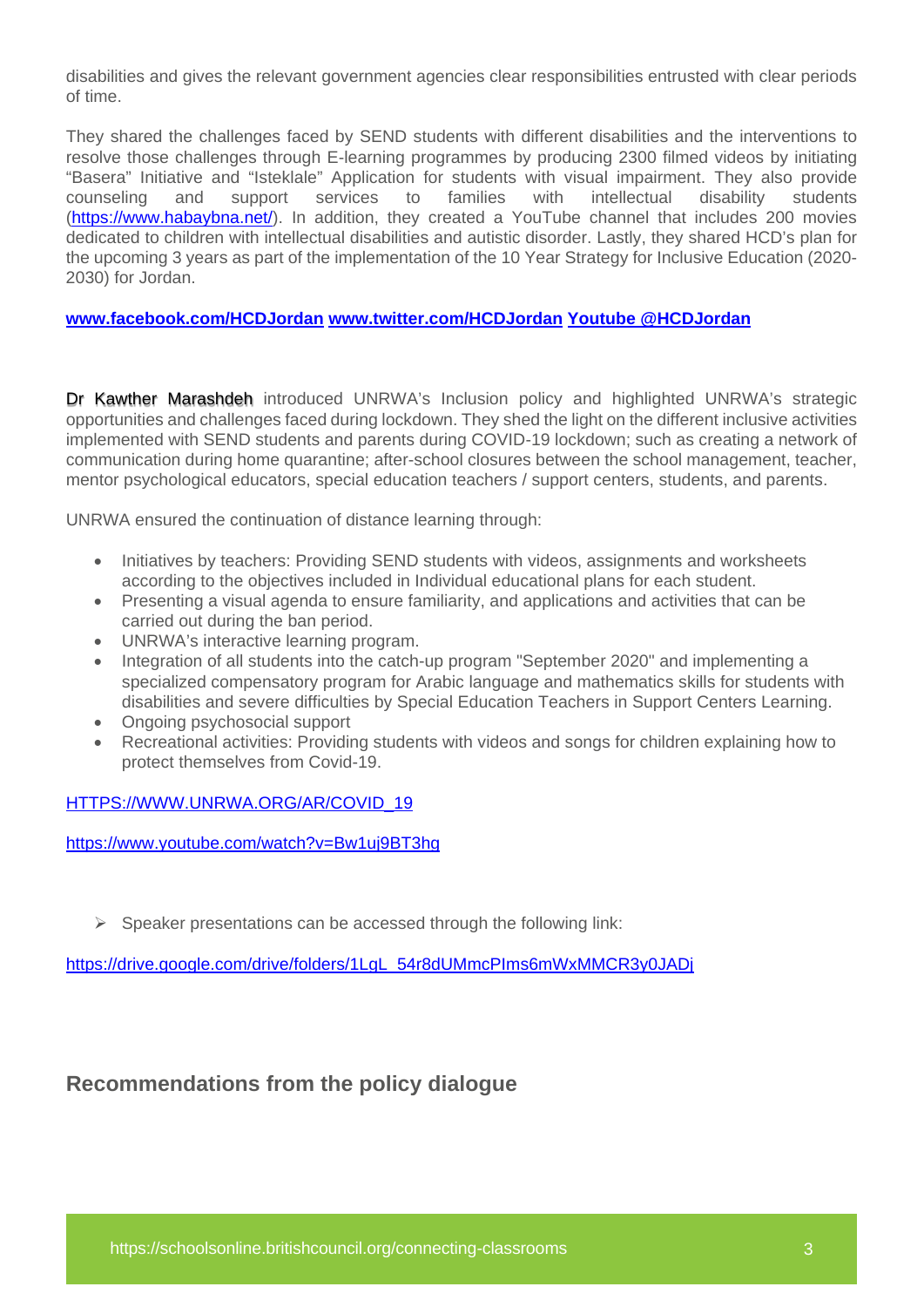- Building capacities of teachers and parents on how to improve communication and collaboration during Covid-19 lockdown and ensure technical accessibility settings are available i.e. educational videos to support e-learning and provide psychological support to the SEND students families.
- Ensure the availability of various technical accessibility options based on SEND students' needs for the E-learning videos. For example, availability of audio curricula.
- Focus on the challenges faced by Students with SEND that emerged from the survey considering the pandemic and the provision of possible support mechanisms.
- Establishing the Curative Education Department in different Education Directorates under the Ministry of Education.
- As a result, from the data collected by the committee that was responsible of visiting schools to assess and develop schools to become inclusive. It was recommended to provide teachers with In-service trainings focusing on Inclusive Education.
- Providing opportunities for teachers to participate in study visits to developed countries such as UK Canada, USA, Lebanon, Australia, UK, and the countries of the European Union; to gain experiences in integrating children, as this experience is recent in Jordan.
- Focus on SEND inclusion processes by creating special classes, where students with disabilities receive educational support, while working to provide them with the opportunity to integrate with their peers in classroom and extra-curricular activities. These classes may apply the regular curriculum or special curricula. In addition, it is crucial to mainstream students with SEND in regular classes while considering some modifications to and arrangements in the physical environment, curricula, teaching methods and educational support methods to meet their needs. These classes apply general education curricula.
- The 10-Year Strategy for Inclusive Education (2020-2030) objective is enhancing and ensuring access to education for persons with disabilities through the identification of nine main pillars within the strategy related to the inclusion of persons with disabilities in the education process. The strategy is based on qualifying school teachers and leaders and focusing on curriculum alignment and developing the school environment in order to reach an educational system that accommodates diversity and difference and meets the requirements of students with disabilities to be able to access all educational programs and services on the basis of equality to contribute to the development of their capabilities and enable them to contribute to their communities as committed and active individuals.
- Continuing the Ministry's collaboration with local partners on developing and implementing the 10- Year Strategy for Inclusive Education.

## **Questions and Answers session**

• *Is the the Higher Council for the Rights of Persons with Disabilities a governmental entity and affiliated with the Kingdom of Jordan if it is an organization? Who is responsible for it?*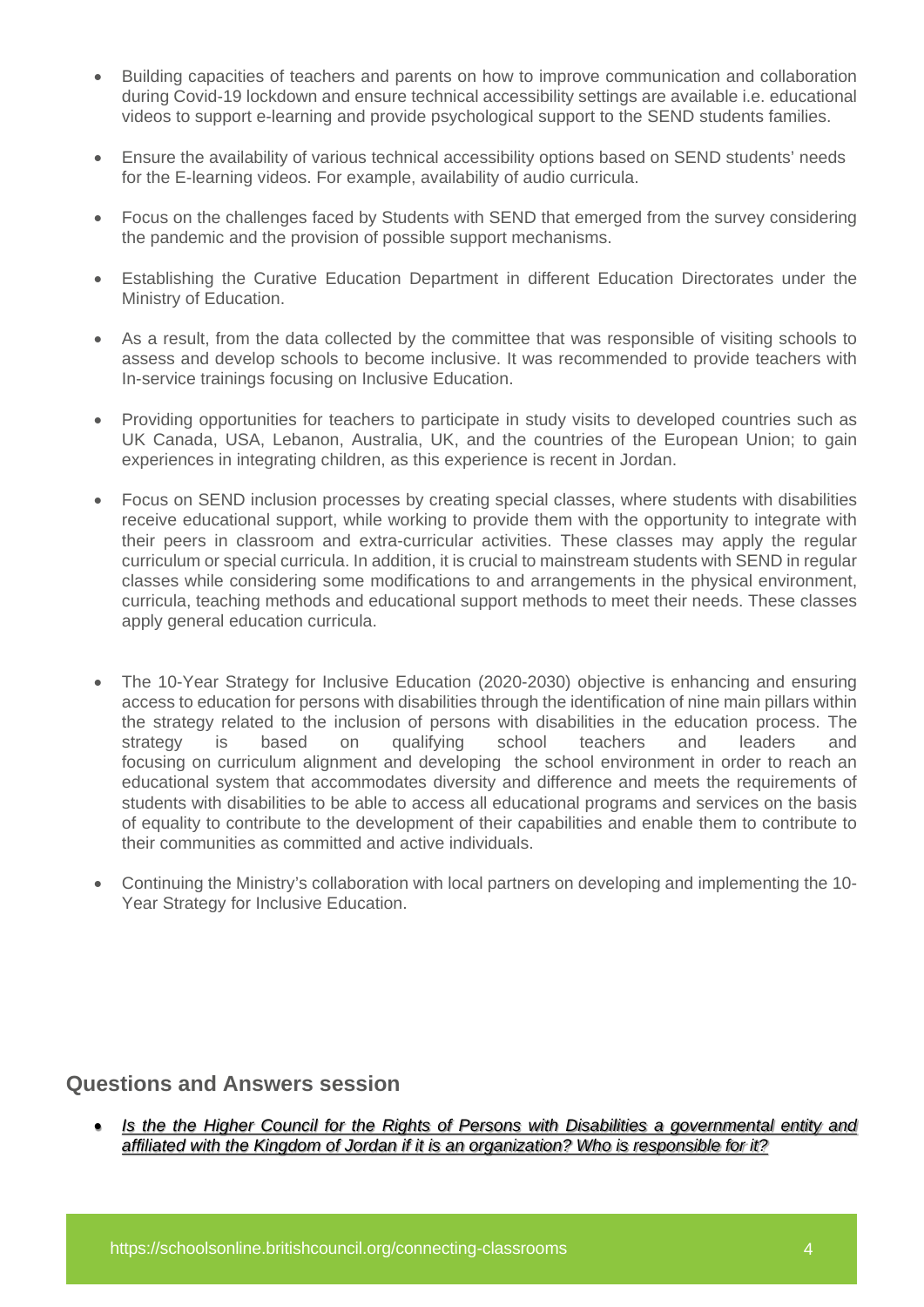*HCD is a government agency affiliated with the Prime Minister of Jordan.*

#### • *How were the video lessons carried out and how was privacy ensured? How was the individual financial budget for each with special needs secured?*

*HCD: The video lessons were carried out in partnership with a company that provides sign*  language translation services. Services agreements were signed with *teachers working in teaching deaf students for translation. The video lessons were reviewed to ensure the quality of the translation provided, and the Council covered the financial costs involved. All teachers have agreed to display the videos on the platform.*

*MOE: During the second semester 2019/2020, Sign Language lessons were filmed for deaf students, in cooperation with the Higher Council for the Rights of Persons with Disabilities. The financial budget has been secured in order to cover the fees of photography by the Higher Council. From the first grade to the third primary and the second secondary / literary grade, by teachers from the Ministry of Education and the publication of the lessons was uploaded on the Higher Council's website. As for grades from the fourth to the tenth grade, they were photographed by the ministry's teachers, and uploaded on the Higher Council's website.* 

*The privacy was ensured by uploading the lessons on Google drive. The production was by adding information related to the pictorial lessons and the individual financial budget was secured through the current funds of the Education Administration / Directorate of the Disabled Students Program 100 thousand dinars*

#### • *How many UNRWA learning support / support centers are there, and how is coordination between schools and these centers carried out?*

*The number of centers in UNRWA is 32 centers, in which 34 special education teachers work. The center is inside the school. By the special education teacher, and in partnership with the class teacher, to meet the child's needs in proportion to his capabilities, the rest of the classes are received within the regular class to achieve inclusion, the class teacher completes the objectives of the individual educational plan according to strategies that suit the situation.*

### • *Distance learning represents a greater opportunity for integration because it reduces costs and provides additional facilities, so how can we invest that in the integration strategy and seize the opportunity?*

*HCD : The implementation plan for the inclusive education strategy included an activity on distance education in view of the current circumstances, as well as because technological progress imposes on us a kind of blended education. To ensure that distance education considers the requirements of persons with disabilities, this activity has been added.*

*UNRWA : In fact, at the beginning we need studies to prove that distance learning is a good opportunity for inclusion, especially as we are talking about a social and interactive environment among all students within the teaching and learning environment.*

*As for the material expenditures, we need a higher cost in the distance learning system in order to provide a good infrastructure for both schools and parents together, for example, advanced technological devices must be provided for effective communication, educational channels and platforms, and curricula designed to meet the needs of SEND students, and the teacher and*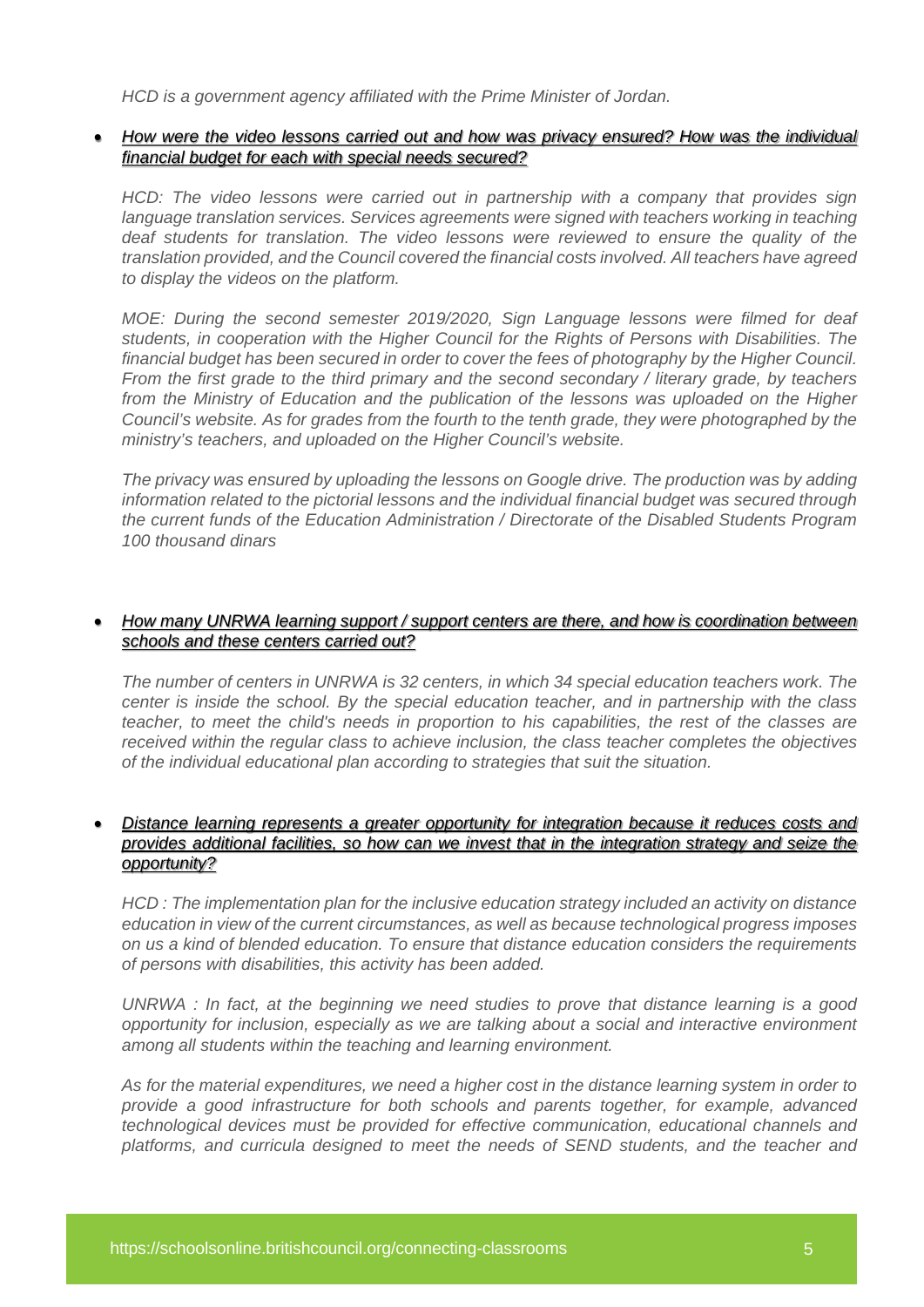*guardian are also trained, and this is what must be worked on diligently at the present time. The integration of the child means his presence in a normal class with students who do not suffer from disabilities or intense needs, and in distance learning it is difficult to achieve, However, UNRWA provides as much educational videos and follow-ups with families as possible to complete the implementation of individual educational plans and provide the necessary psychological support through supportive activities, whether for the family or the child .*

*MoE : - provide SEND students with laptops that has special arrangements and features based on the students' disability.*

- *Organize a committee to review distance and face-to-face lessons filming, if available at the special education centers, Amal school and school for blinds.*
- *Provide internet bundles for SEND students to upload and watch the lessons.*
- *Distribute the educational materials in boxes (can be purchased from educational libraries) to support enhancing inclusion education for SEND students.*
- *Diversity in providing distance education sessions to help reduce desirable behaviors for students with disabilities*

#### *Do you have a statistic about the results of students with disabilities in the high school exam? How were these results compared to the rest of the students? Are students with disabilities assessed in a different way from other students?*

*MoE : 213 SEND students passed "Tawjihi" High School Exam for the school year 2020. 35 students got a total grade 90 /100 and Above.*

*Students with disabilities do not receive an individual and specific exam for them, the exam questions is standardized for all students. However, a service is provided to provide sign language translators for students with hearing impairment and a writer for students with visual impairment and cerebral palsy and increase the exam time by 30 % while sitting in a room alone with their companions according to disability, enlarging the general secondary examination questions for students with vision impairment and allocating a room on the ground floor for students with mobility disabilities.*

# **Annex I – Bios of speakers**

- Dr. Sami Al-Mahasis from the Ministry of Education. Worked as a teacher, educational supervisor and director of education in Rusaifah and Mafraq. As well as Director of the Department of Special Education, Special Education, Supervision and Educational Training, and now Director of the Department of Education. An expert in the field of quality and a professor at Al-Adir, both public and private universities.
- Ms. Ghadeer Al Hares is Secretary-General Assistant for Technical Affairs and Media Spokesperson at the Higher Council for the Rights of Persons with Disabilities (HCD). Previously, she served as the Director of Policy and Planning and Director of Educational Program and Accreditation Standards Departments at HCD. Prior to joining HCD, Al Hares worked for Disabled Children Association in Saudi Arabia as a senior speech and language pathologist (2000-2009) and as a teacher of English language for Jordan's Ministry of Education (1995-2000).
- Ms. Alia Zureikat currently serves as Adviser to the President of the Higher Council for the Rights of Persons with Disabilities (HCD), Jordan's primary disability policy-advocacy organisation, a position she has held since March 2015. She is also Director of the International Relations and Cooperation Department. she has also been heavily involved with the Hashemite Commission for